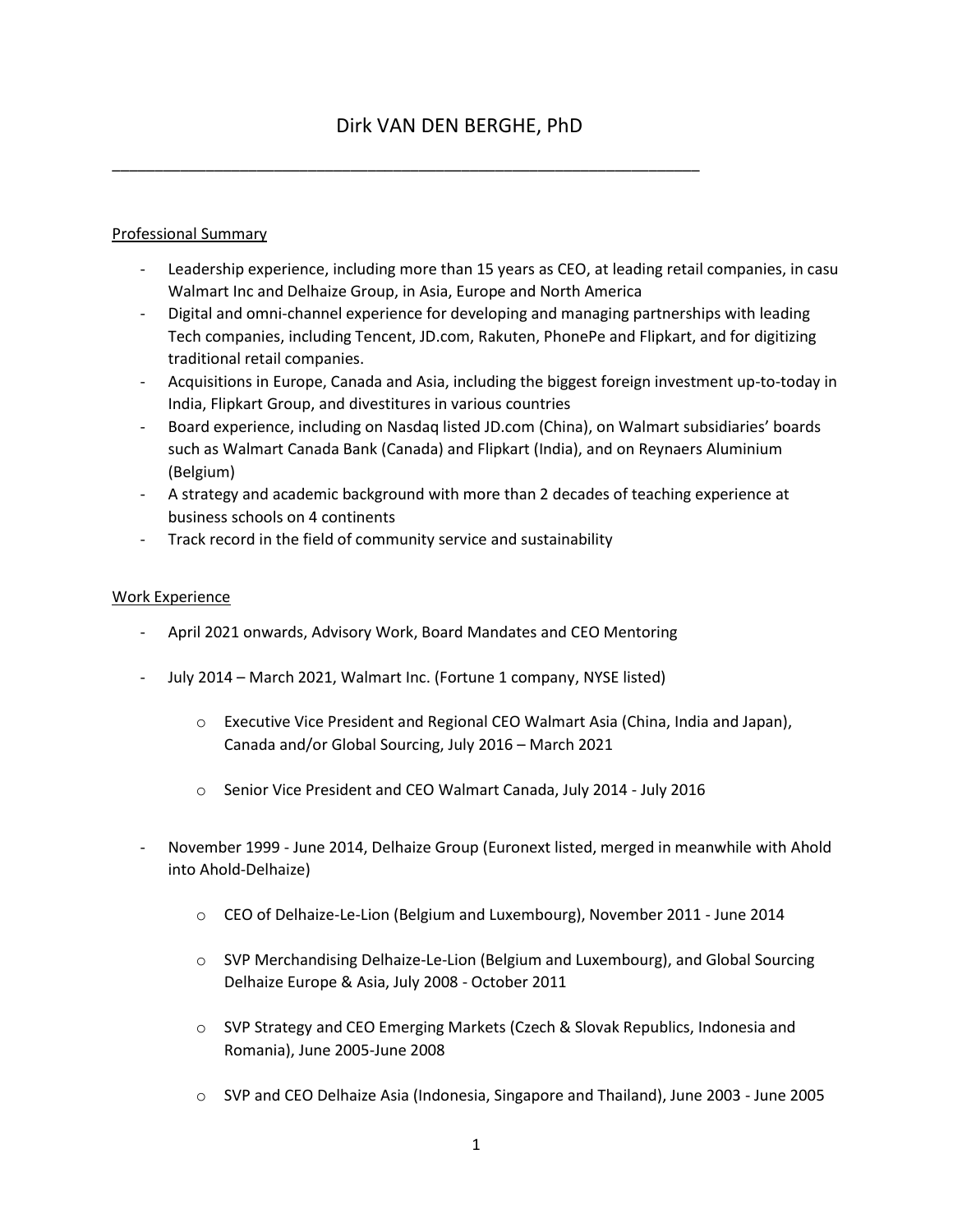- o SVP and CEO Devita C(zech & Slovak Republics), June 2000 June 2003
- o Management Trainee, November 1999 June 2000
- November 1988 October 1999, Commercial Attaché in Sofia Bulgaria, Belgian Embassy, and subsequently as Economic Representative of Flemish Trade & Investment in Bangkok - Thailand and New York – USA
- September 1986 October 1988, Metallo-Chimique, Beerse Belgium
- September 1985 August 1986, Unilever, Antwerp Belgium

### Board Experience

- August 2018 January 2021, at Flipkart Group (Singapore / India), as Chair of the Nomination and Governance Committee and as member of the Audit and Investment Committees, on behalf of Walmart Inc.
- August 2016 September 2018, at JD.com (New York / China), as Board Observer on behalf of Walmart Inc.
- August 2014 June 2016 at Walmart Canada Bank (Canada), Chairman of the Board
- June 2013 June 2014, at Reynaers Aluminium (Belgium), as Independent Director
- April 2010 April 2013, at AMS (Netherlands), European Sourcing Alliance, on behalf Delhaize Group
- June 2005 July 2014, Summit Committee of the Consumer Goods Forum (France), on behalf of Delhaize Group
- October 1991 May 2000, at Export Flanders (Belgium), as Independent Director
- Several other board roles at associations and/or not for profit organizations

### Academic Experience

- 1993 - 2011, Adjunct Professor at MBA, EMBA and Management Programs at HKU, Hong Kong / IIM Ahmedabad, India / Rotterdam School of Management, Erasmus University, Netherlands / Solvay Business School, ULB, Belgium / Ichec, Belgium / California State University East-Bay, CA, USA / St Mary's University, CA, USA / Chulalongkorn University, Thailand / Thammasart University, Thailand / Assumption University, Thailand / Bangkok University, Thailand: Courses on Strategic Management, Strategies in Emerging Markets and International Business